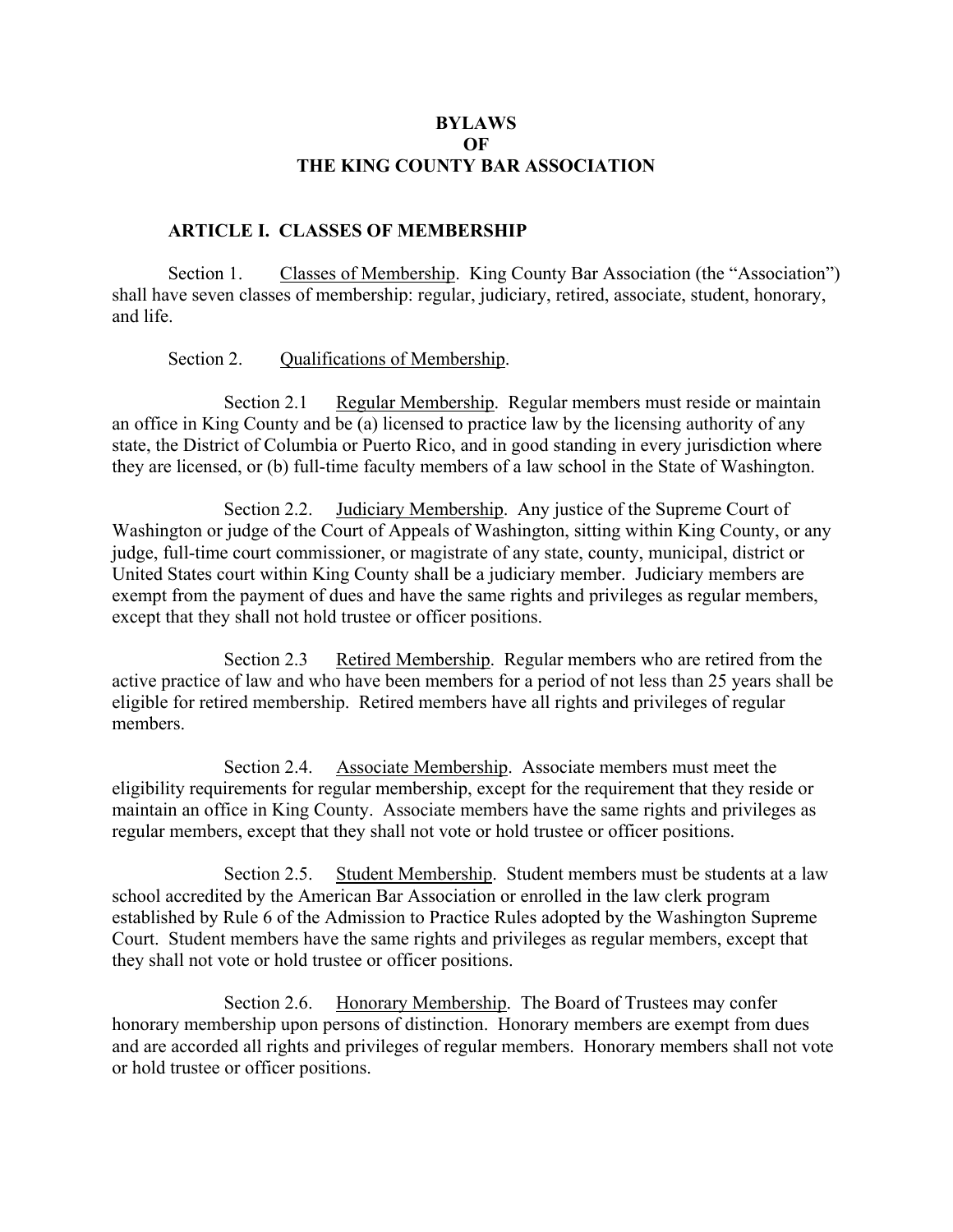Section 2.7. Life Membership. Life members are those members who were designated as life members under the requirements and procedures set forth in previous by-laws of the Association. Life members are exempt from the payment of dues and are accorded all rights and privileges of regular members.

Section 3. Admission of Members.

 Section 3.1. Regular, Associate, and Student Members. Applicants for regular, associate, and student membership become members when their eligibility is determined by the president or the president's delegate, after submission of an application evidencing eligibility and tender of dues as required by these by-laws. The president or the president's delegate shall make an eligibility determination within thirty days of any prospective member's application.

 Section 3.2. Judiciary Members. Individuals meeting the qualifications for judiciary membership automatically become judiciary members, and remain judiciary members during their incumbency in any office that confers eligibility for judiciary membership. A judiciary member leaving office may become a regular or associate member upon application, or upon the payment of dues without application if the judiciary member was previously a regular or associate member.

 Section 3.3. Retired Members. Individuals meeting the qualifications for retired membership shall be admitted as retired members upon application to the president.

 Section 3.4. Honorary Members. The Board of Trustees may admit honorary members in its sole discretion.

 Section 3.5. Life Members. The Association shall not admit additional life members.

 Section 4. Resignation of Members. Resignation from membership shall be made in the form of a record to the Association.

Section 5. Suspension or Removal of Members.

 Section 5.1. Automatic Removal. Any member who has been disbarred from the practice of law in any United States jurisdiction shall be automatically removed.

 Section 5.2. Suspension or Removal by Board of Trustees. Any member of any class may be suspended or removed for misconduct in relations with this Association or the legal profession or for actions detrimental to the Association. Suspension or removal of a member requires a vote of a two-thirds majority of trustees at a meeting of the Board of Trustees at which a quorum is present. Any such member is entitled, upon written request, to an opportunity to be heard before the Board of Trustees prior to Board action.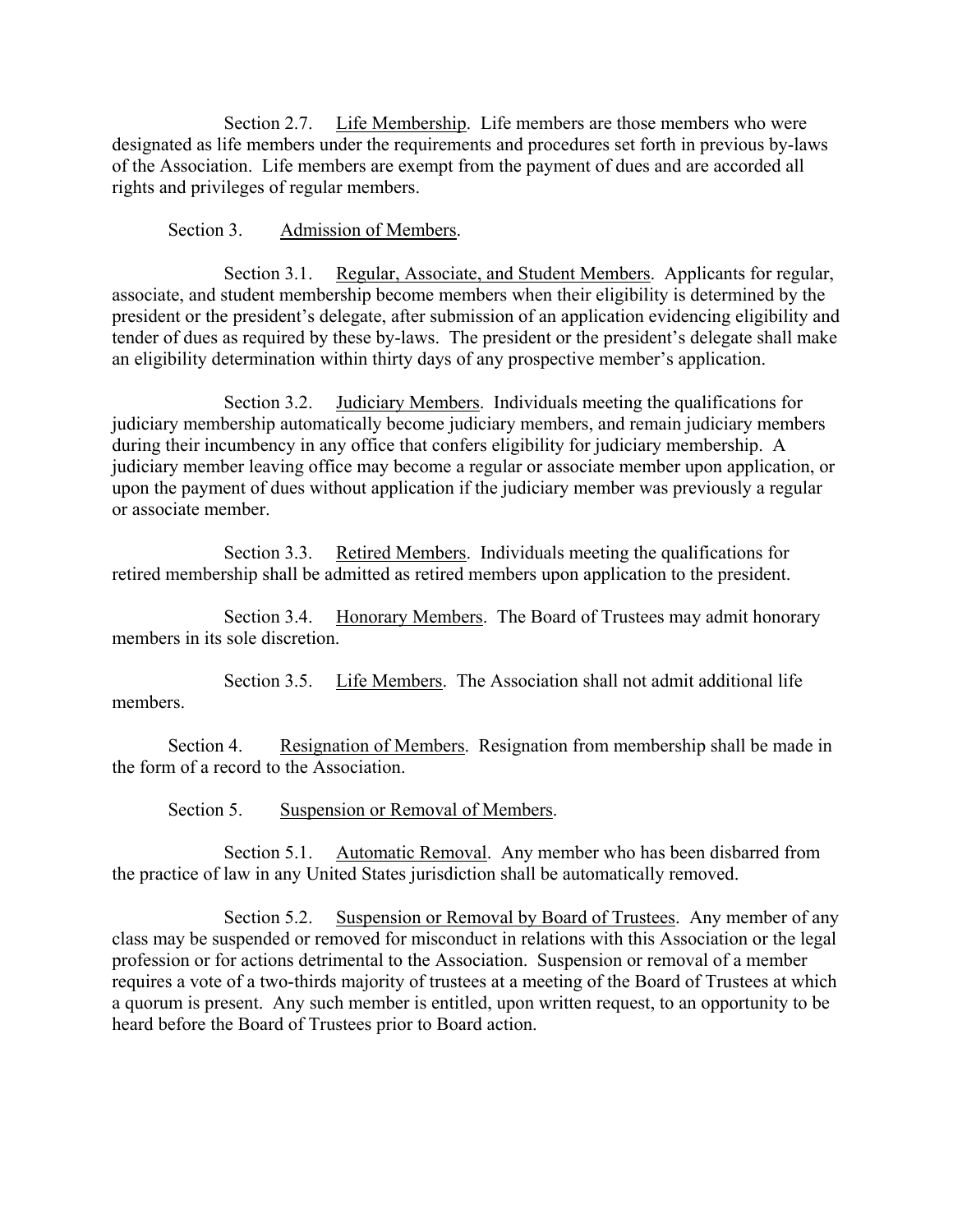Section 5.3. Suspension for Dues Delinquency. Any member at least 6 months delinquent in dues shall be automatically suspended as provided in Section 3 of Article II of these by-laws.

# **ARTICLE II. DUES**

Section 1. Amount. The amount of dues for each membership class required to pay dues shall be set by the Board of Trustees. The Board may set multiple amounts of dues for different members of a single class, according to criteria of its choice.

Section 2. Schedule. Members must pay dues upon admission and thereafter for each fiscal year of the Association on or before the first day of that fiscal year.

 Section 3. Delinquencies. Members 6 months delinquent in dues shall be automatically suspended from membership. Payment of dues for the current fiscal year shall entitle such member to reinstatement upon application.

 Section 4. Military Service. Regular members in active-duty service with the United States military shall be exempt from the payment of dues unless such service is the member's permanent vocation.

 Section 5. Waiver or Proration. When, in its sole discretion, the Board of Trustees determines that circumstances warrant, the Board of Trustees may waive or prorate:

- (a) dues tendered by an applicant for membership;
- (b) dues owed by a member; or
- (c) dues owed by a person who has applied for reinstatement of his suspended membership pursuant to Section 3 of this Article II.

If any such waiver or pro-ration of dues involves a joint membership authorized by Section 6 of this Article II, the Board of Trustees shall provide for the payment of dues to the affected bar association in accordance with the joint membership agreement with the affected association or, otherwise, shall obtain consent to the pro-ration from the affected association.

 Section 6. Joint Membership. The Board of Trustees is authorized to enter into agreements with other bar associations on a divided dues basis by which joint membership may be encouraged.

# **ARTICLE III. MEETINGS**

 Section 1. Annual Meeting. The annual meeting of the membership of the Association shall be held at a place and on a date to be selected by the Board of Trustees. Unless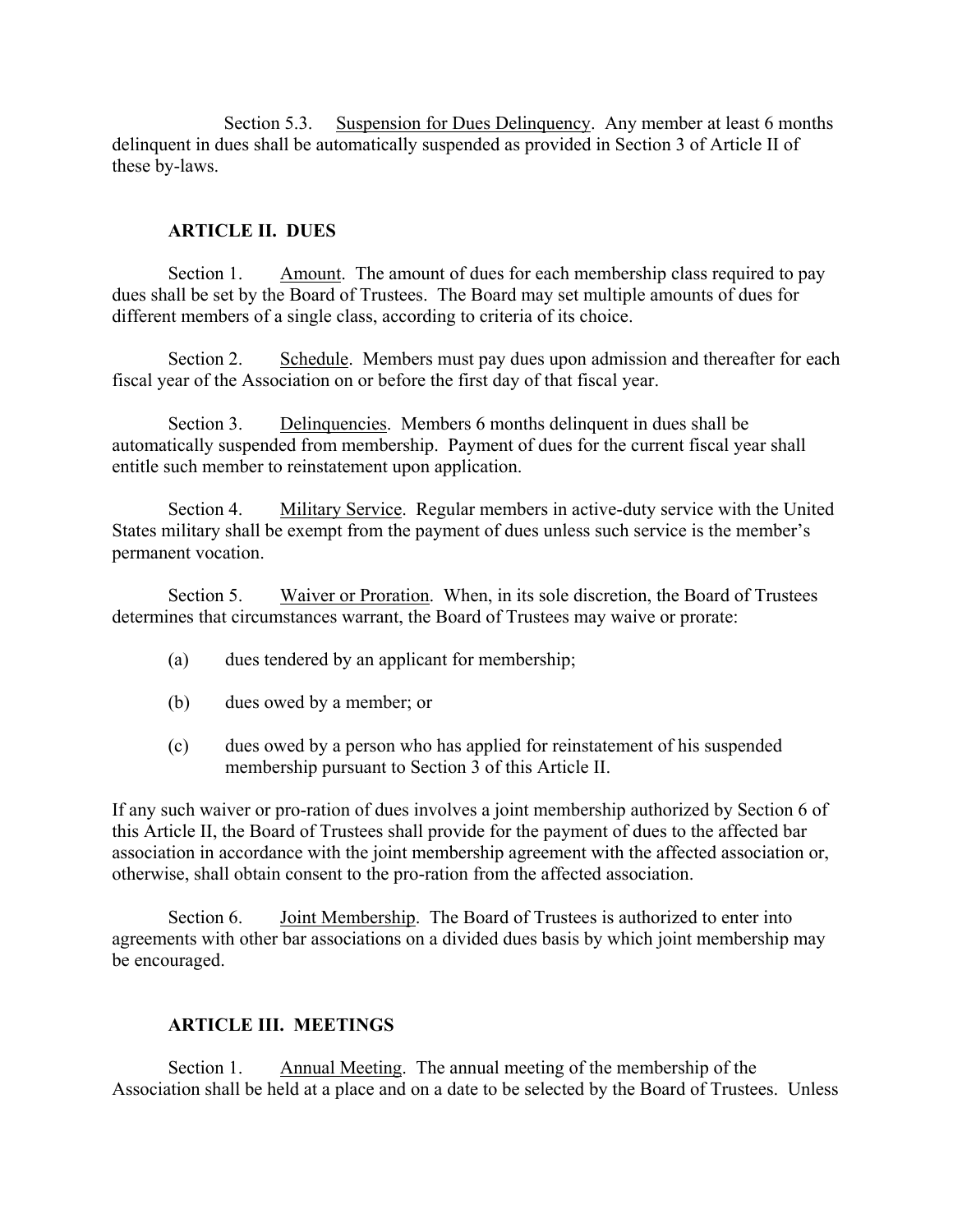otherwise selected, the annual meeting shall be held on the second Wednesday of June of each year, the place and hour to be designated by the Board of Trustees.

Section 2. Special Meetings. Special meetings of the Association may be called by the President or by the Board of Trustees. The Secretary of the Association shall call a special meeting upon receipt of a written request of 15 members specifying the purpose of such special meeting, but only if such purpose is consistent with the purposes of the Association as determined by the Board. No business shall be transacted except for the purpose specified in the notice of the special meeting, which may include additional business as may be determined by the Board of Trustees and stated in the notice of the special meeting.

Section 3. Notice. Notice of the time and place of the annual meeting or any special meeting, and the purpose of any special meeting, shall be given to each member in the form of a record at least ten (10) days and no more than fifty (50) days in advance. Notice of any membership meeting may be provided through an official publication of the Association if such publication is delivered to members within the time established in this section.

Section 4. Quorum. At all meetings of the membership, fifty (50) members, appearing in person or represented by proxy, shall constitute a quorum for the transaction of business.

 Section 5. Order of Business. The order of business at all meetings of the members shall be determined by the Board of Trustees.

Section 6. Proxies. A member may vote in person or by proxy. A proxy shall be in the form of a record and delivered to the Secretary of the Association by any means permitted under the Washington Nonprofit Corporation Act (the "Act"). A proxy must be delivered to the Secretary before or at the time of the meeting for which it is to be effective.

### **ARTICLE IV. BOARD OF TRUSTEES**

Section 1. Board of Trustees - Generally. The management of the Association shall be vested in a board of seventeen (17) trustees.

Section 2. Qualifications of Trustees. All trustees of the Association must be regular members of the Association. Members of other classes are not eligible to be trustees. The trustees shall be as set forth in the following sections.

 Section 2.1. Ex Officio Trustees (5). The President, both Vice Presidents, the Secretary, and the Treasurer shall serve as trustees by virtue of their offices.

Section 2.2. Previous Secretaries (2). The two (2) individuals who served as Secretary during the previous two (2) years shall serve as trustees by virtue of their previous tenure as Secretary.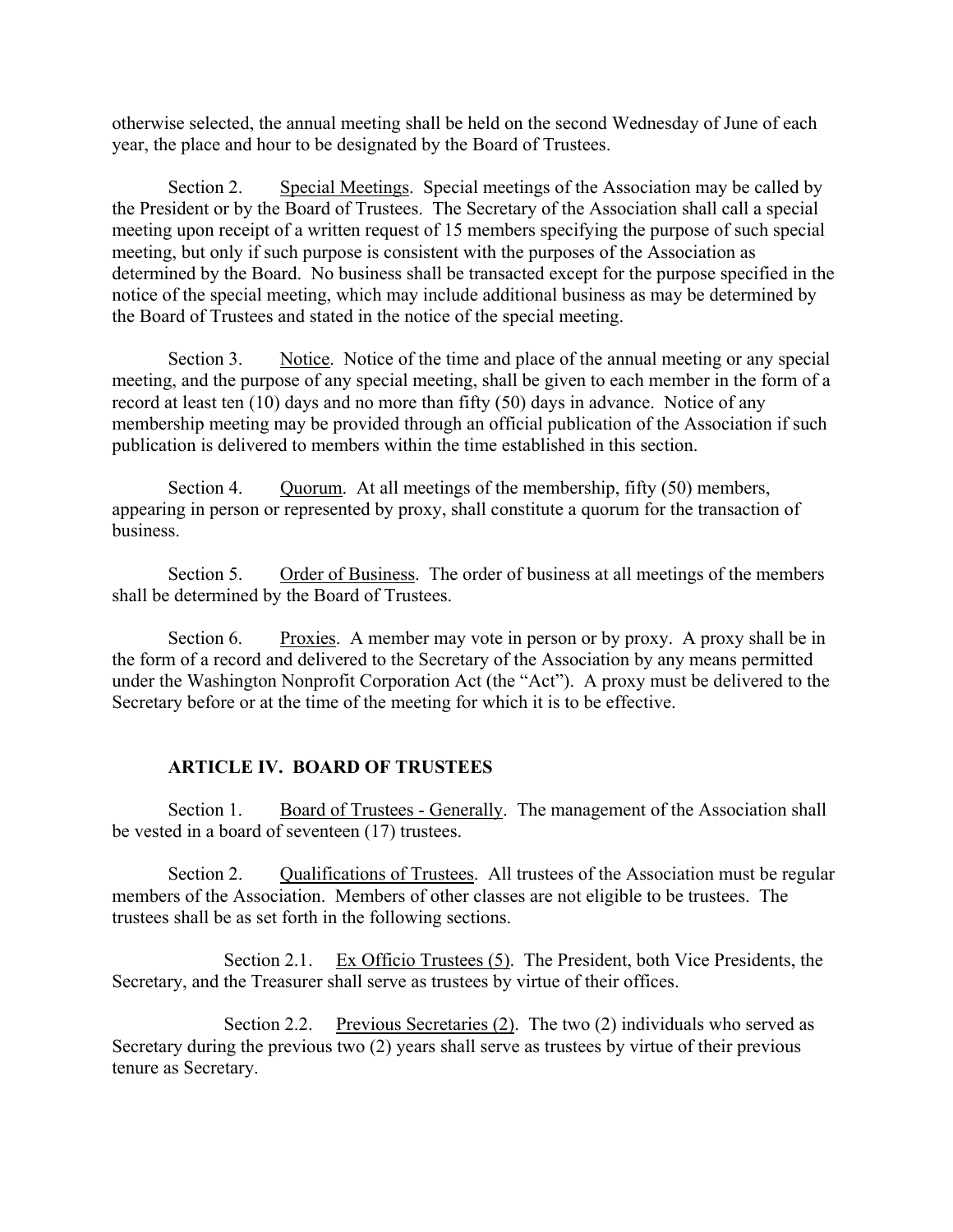Section 2.3. At-Large Trustees (10). There shall be ten (10) trustees ("At-Large Trustees") elected from among the regular members. Each At-Large Trustee shall be elected by the membership in the manner provided in Article VI and shall serve for a term of three (3) years. No person shall serve as an officer and as an At-Large Trustee at the same time.

Section 3. Vacancies. The Board of Trustees shall have power to fill all vacancies on the Board for the remaining term of the position vacated.

 Section 4. Regular Meetings. The Board of Trustees shall have regular meetings, to be held at least ten (10) times annually. The schedule shall be set by the President and provided to each Trustee in the form of a record.

Section 5. Special Meetings. A special meeting of the Board of Trustees may be called at any time by the President, or in the absence of the President, by either Vice President, or by three (3) members of the Board of Trustees.

Section 6. Notice of Special Meetings. The President, the Secretary, or the designee of either officer shall give each trustee at least twenty-four (24) hours' notice of the time, place and purpose of a special meeting by electronic transmission, by facsimile, telephonically, by mail or personally.

Section 7. Quorum. At all meetings of the Board of Trustees, a majority of the trustees then in office shall constitute a quorum for the transaction of business, except that action taken at a properly called meeting where a quorum is not present shall be valid if ratified at a properly called meeting at which a quorum is present.

 Section 8. Positions by Board of Trustees. In determining whether or not to take a position on a particular public issue, the Board of Trustees shall be guided by the following principles:

- (a) The Board must determine that the issue is one of concern to lawyers and that the position of the Association on the matter would be useful and significant.
- (b) Where it appears to the Board that the issue is one on which the members would desire an opportunity to express their views, the Board shall consider seeking an expression of views from the membership by whatever means the Board finds appropriate and practical under the circumstances.

Section 9. Records of Proceedings. The Secretary shall be responsible for keeping a record of the proceedings of the Board of Trustees, which shall be available for inspection at the office of the Association.

Section 10. Attendance at Board Meetings. If any Trustee misses three regularly scheduled meetings of the Board of Trustees out of six consecutive meetings, the Board, by majority vote, after notice and opportunity to be heard has been provided, may remove the Trustee by a vote of the majority of the trustees present at a meeting at which a quorum is present.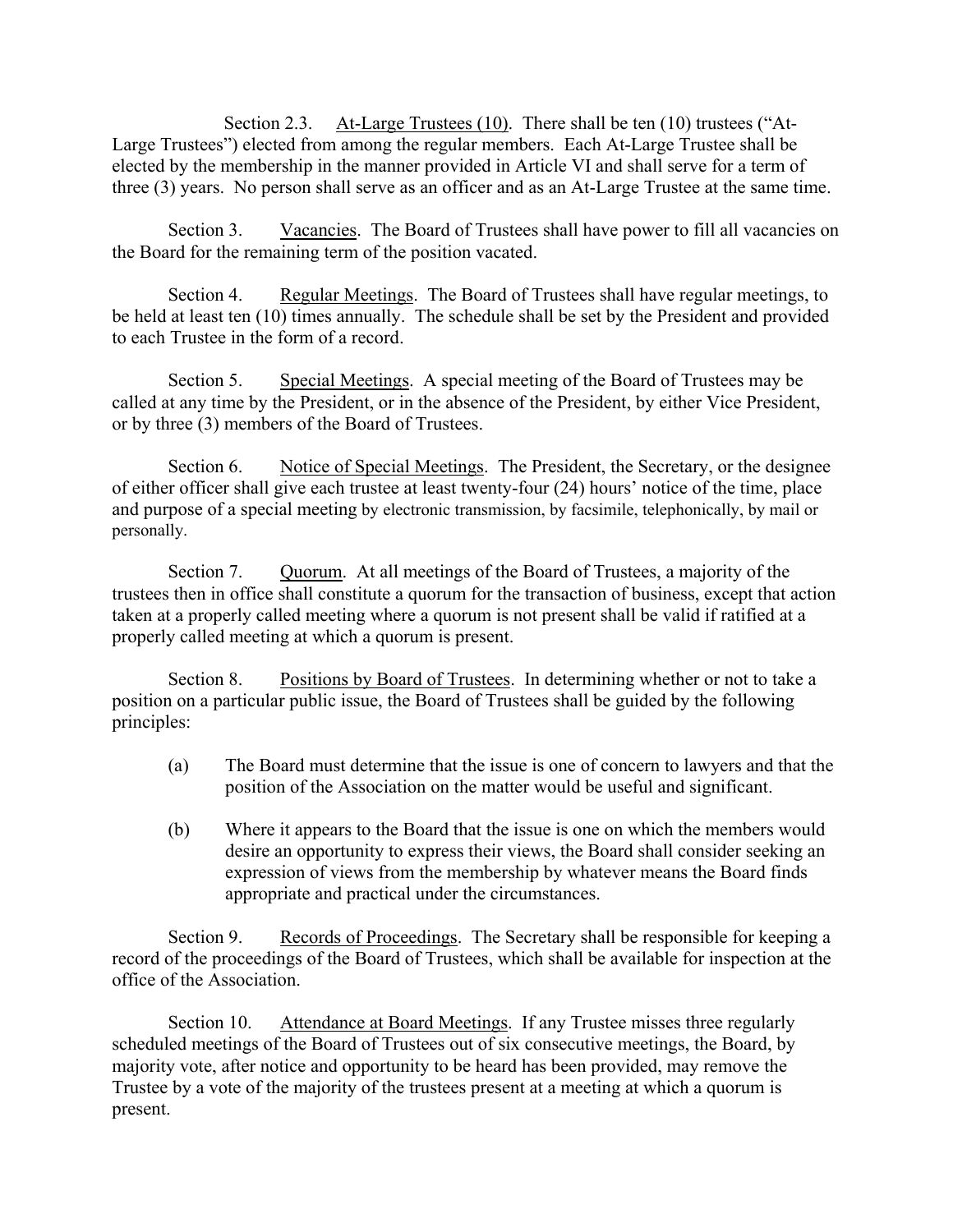Section 11. Action Without Meeting. Any action required or permitted by the Articles of Incorporation or Bylaws, or by the laws of the State of Washington, to be taken at a meeting of the Board of Trustees, or any committee with any authority of the Board of Trustees, may be taken without a meeting if a consent in the form of a record setting forth the action taken is executed by all of the Trustees entitled to vote with respect to the action. Such consent shall have the same force and effect as a unanimous vote, and may be described as such.

Section 12. Organization of Other Corporations. The Board of Trustees may cause to be organized profit or non-profit corporations or limited liability companies to carry out any purpose which the Association is authorized to fulfill, provided that the organization and operation of such corporations or limited liability companies is consistent with the Association's status as an organization described in Section 501(c)(6) of the Internal Revenue Code of 1986, as amended, or any successor provision.

# **ARTICLE V. OFFICERS**

Section 1. Officers - Generally. The officers of the Association shall be the President, First Vice President, Second Vice President, Secretary, and Treasurer

Section 2. Term.

 Section 2.1. President and Vice Presidents. The President, First Vice President, and Second Vice President shall serve for a term of one (1) year expiring June 30 of the year succeeding the one in which they were elected.

Section 2.2. Treasurer. The Treasurer shall serve for a term of two (2) years expiring June 30 of each odd-numbered year.

 Section 2.3. Secretary. The Secretary shall serve a term of one (1) year as Secretary expiring June 30 of the year succeeding the one in which he or she was elected. After completing his or her term as Secretary, he or she shall then serve as a Trustee for a term of two (2) years, expiring June 30 of the second year after his or her term as Secretary ended.

 Section 3. Vacancies. In the event a vacancy occurs in the office of President, the First Vice President shall succeed to the office, or if the First Vice President is unwilling or unable to serve, the Second Vice President shall succeed to the office. All other vacancies shall be filled by appointment by the Board of Trustees, and all officers filling such vacancies shall serve until the next election for the office.

 Section 4. President. The President shall preside at all meetings of the Association and of the Board of Trustees. The President shall, subject to the approval of the Board, appoint all standing and special committees and shall perform all duties ordinarily incident to the office, and shall recommend such action as the President deems proper.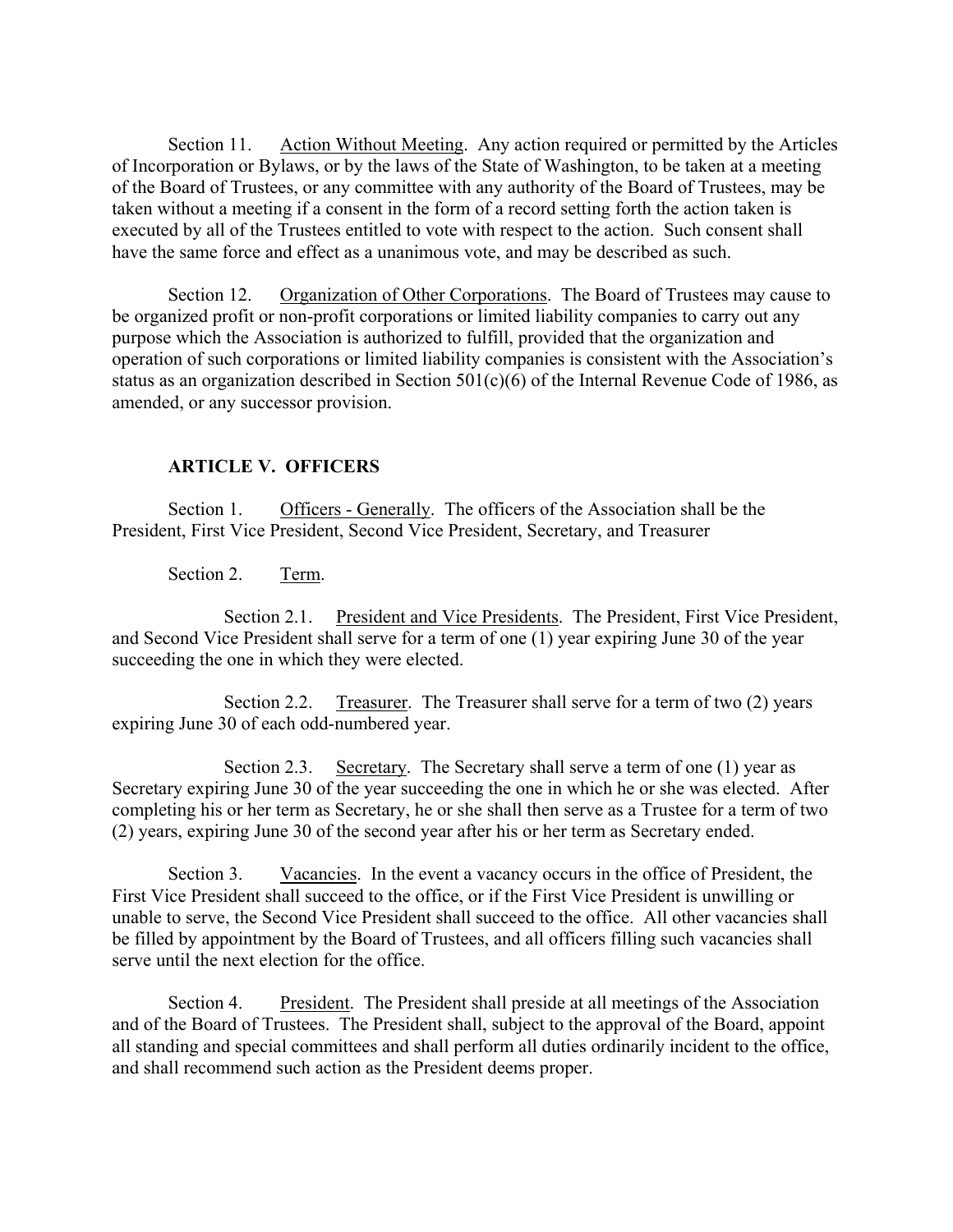Section 5. First Vice President. The First Vice President shall act as President in the absence of the President and shall perform such other duties as may be assigned by the President or the Board of Trustees.

Section 6. Second Vice President. The Second Vice-President shall act as President in the absence of the President and the First Vice President and shall perform such other duties as may be assigned by the President or the Board of Trustees.

 Section 7. Secretary. The Secretary shall keep, or cause to be kept, minutes of all meetings of the Board of Trustees and the membership. Minutes shall be made available to the membership. The Secretary shall perform such other duties as may be assigned by the President or the Board.

 Section 8. Treasurer. Subject to Article VIII, the Treasurer shall have final responsibility for the receipt, deposit, disbursement, or investment of all funds of the Association. The Treasurer shall cause Association funds to be deposited or invested in a manner and pursuant to the policies approved by the Board of Trustees; provided, however, the Treasurer of any section or division shall be responsible for the receipt, deposit, disbursement or investment of funds of any section or division established under Article VII, Section 2, to the extent, and according to the policies approved by the Board of Trustees. The Treasurer shall submit to the Board of Trustees at least quarterly a report of monies received and expended, amounts due the Association and an estimate of the resources and expenditures for the ensuing year. The accounts of the Association shall be reviewed or audited annually by a certified public accountant at the expense of the Association.

 Section 9. Executive Director. The Board of Trustees may hire and assign duties to an Executive Director of the Association. The Executive Director shall be responsible for the day-to-day management of the Association and shall have the power, subject to the oversight of the Board of Trustees, to hire and dismiss other employees and agents of the Association, to determine compensation for such employees and agents, and to establish policies and procedures applying to such employees and agents. The Executive Director shall be assigned other duties and given such compensation as the Board of Trustees may determine in its discretion and shall serve at the pleasure of the Board of Trustees, with due consideration to any contract entered into by the Executive Director and the Association, as approved by the Board of Trustees.

#### **ARTICLE VI. ELECTION OF OFFICERS AND TRUSTEES**

 Section 1. Voting for At-Large Offices. The President, First Vice President, Second Vice President, Secretary, and Treasurer shall be elected by the membership at large.

Section 2. Voting by Districts. The remaining ten (10) trustees eligible for election shall be elected as described in this Section. For purposes of electing trustees, King County is divided into three Districts, based on ZIP codes. The Districts are fully described in Appendix A to these by-laws: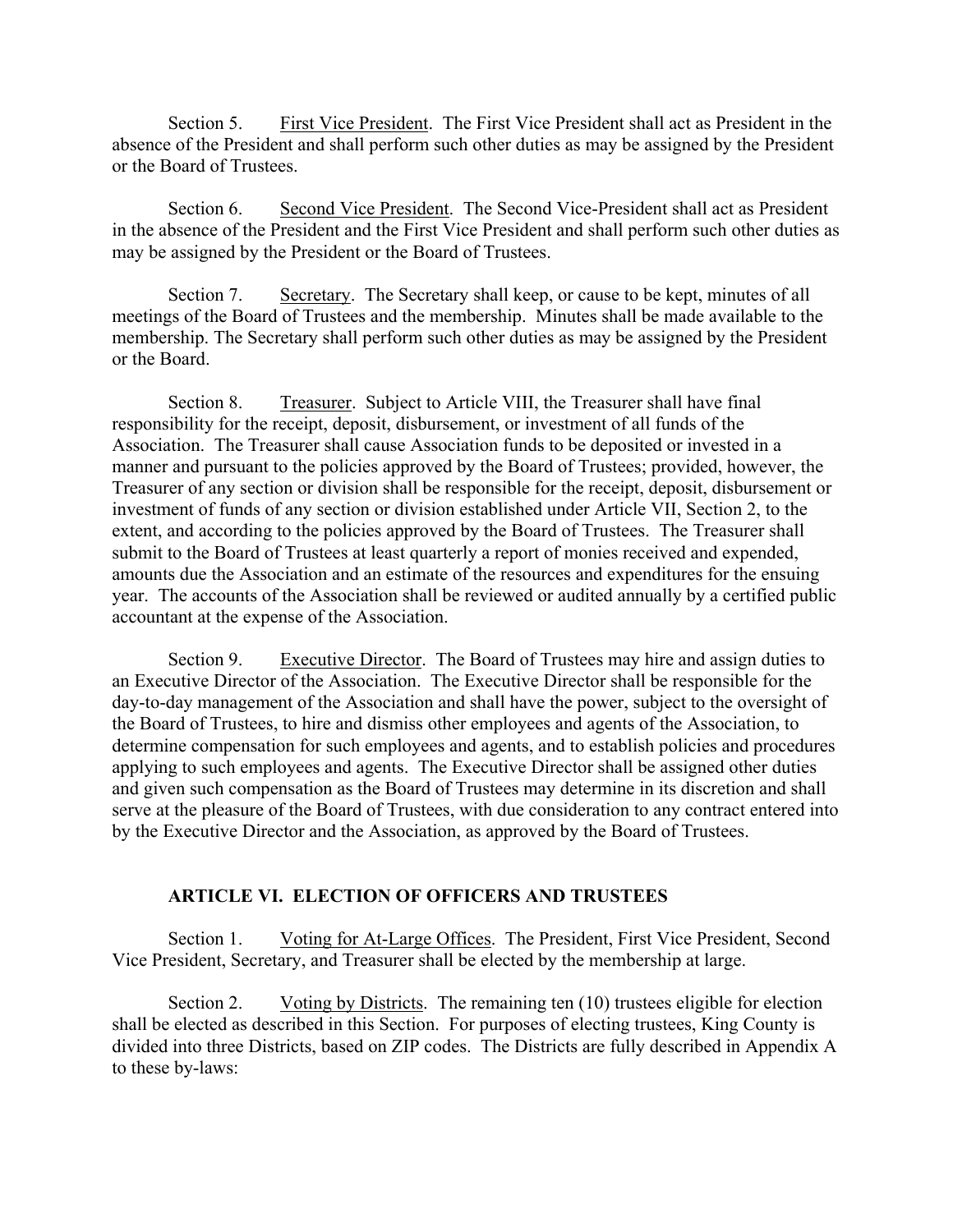Section 2.1 South District  $(1)$ . One  $(1)$  trustee shall be elected by those members whose office addresses are in the South District.

Section 2.2. East District  $(2)$ . Two  $(2)$  trustees shall be elected by those members whose office addresses are in the East District.

 Section 2.3. Central District. The remaining trustees shall be elected by those members whose office addresses are in the Central District, except as provided in Article VI, Section 1.

 Section 2.4. Offices Outside King County. If a member does not have an office address or an office address in King County, the member will vote in the District in which his or her residence address is located, or, if not residing in King County, the member will vote in the Central District.

Section 3. Periodic Reallocation. Periodically, but not less than every ten years, the Board shall examine the geographic distribution of members in King County (according to their business addresses) and the Board shall adjust the number of Board seats allocated to each district, if necessary, in order to ensure a reasonable correlation (in the Board's discretion) between the number of Board seats allocated to each District and the actual distribution of members in King County. In no event, however, shall the foregoing reallocation shorten or terminate the term of any sitting trustee. No less than one Board seat per District shall be allocated.

 Section 4. Nomination by Leadership Development & Nominations Committee. There shall be a standing committee of the Association called the Leadership Development  $\&$ Nominations Committee, which shall consist of nine members. The President, with Board approval, on or before August 1 of each year, shall appoint three members of the Association to three year terms on the Leadership Development & Nominations Committee. The purpose of this committee is to nominate candidates for the offices of President, First Vice-President, Second Vice-President, Secretary, and Treasurer, in odd numbered years, and for the trustees' offices which will be open. It shall be the duty of this committee to nominate from the regular members of the Association one or more candidates to be voted on for each office, including trustees. The committee shall select candidates for the trustee positions from the District in which they vote, as defined in Section 1 of this Article VI. The committee shall nominate for the office of President only the incumbent First Vice President, and for the office of First Vice President only the incumbent Second Vice President.

The Leadership Development & Nominations Committee shall report the names of the nominees to the Board of Trustees not later than March 1 each year.

Section 5. Approval of Nominations. The Leadership Development & Nominations Committee shall present its report of proposed nominees for office to the Board for approval. Until such time as the board approves the report, no individual proposed by the committee shall be deemed nominated for office. Upon approval by the Board the proposed nominees shall be nominated for office. If the Board declines to approve a proposed nominee, then the Board may either 1) request that the Committee provide another nomination or 2) nominate a candidate.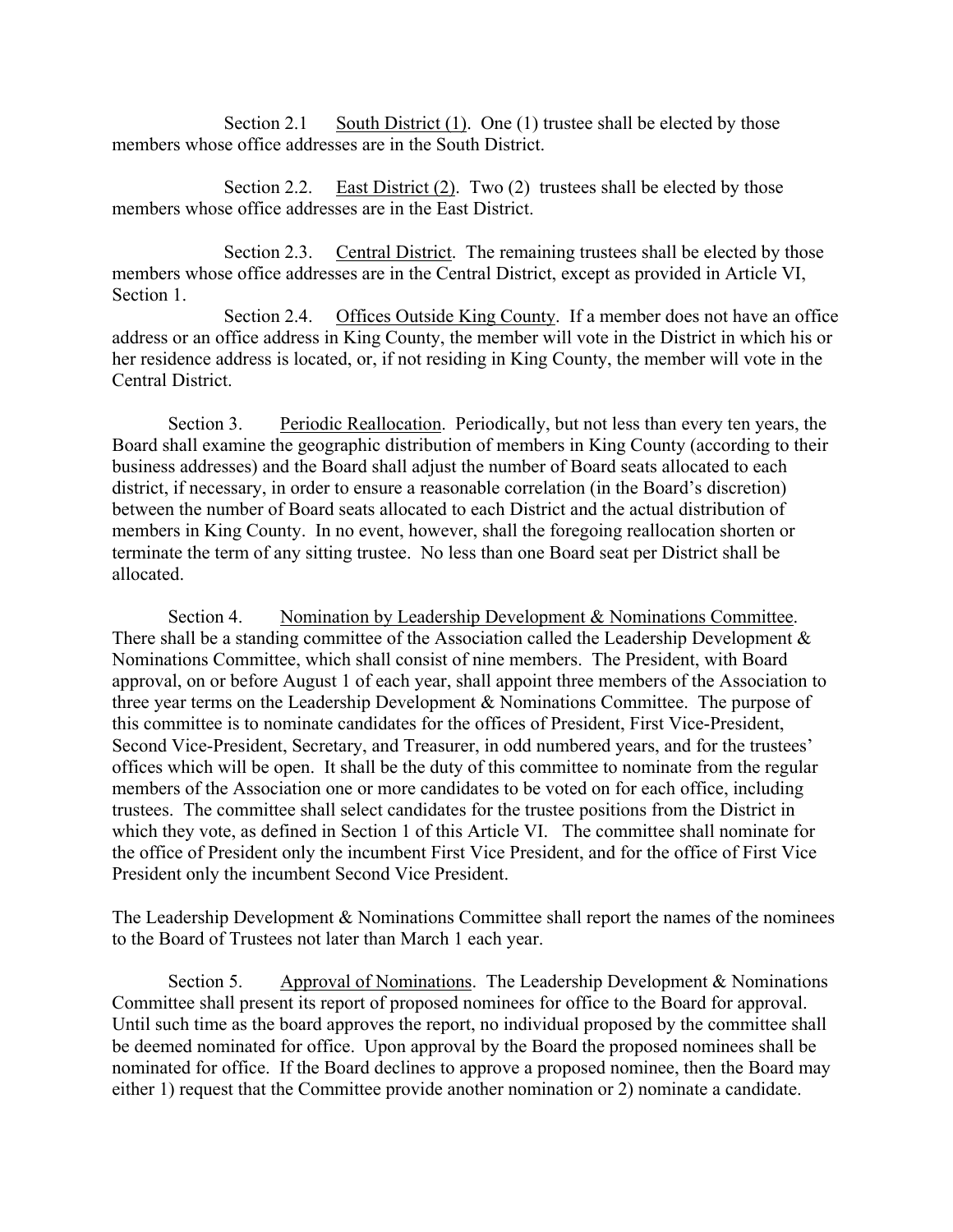Nothing in this section shall prevent any additional nominations pursuant to Section 6 of this Article.

The Secretary shall post a copy of the approved nominees in a conspicuous place at the office of the Association and on the Association's website, together with information regarding the method of election, the procedure for nominating by petition, and the time and place of announcing the results.

 Section 6. Other Nominations. Additional nominations of regular members may be made by a date determined by the Board of Trustees, but not later than April 10, by a petition executed by 15 members of the Association and filed with the Secretary. The Board shall not have power to reject any nomination made pursuant to this Section.

 Section 7. Deemed and Contested Elections. If there is a single nominee for any officer or trustee position, then such nominee shall be deemed elected as of April 20, and a membership vote with respect to such nominee shall not take place. If there is more than one nominee for any officer or trustee position, then the election for that position is a "Contested Election."

Section 8. Report to Regular Membership. In the event of a contested election, a report shall be delivered to regular members on or before April 20. The report to regular members shall contain with respect to each nominee, whether nominated by the committee or otherwise, and whether in a Contested Election or not, the nominee's year of admission to practice in Washington and a statement of the nominee's relevant professional activities.

Section 9. Ballots for Contested Election. If there is a Contested Election for one or more positions, then a ballot in the form of a record containing the names of all nominees for positions having Contested Elections shall be delivered on or before April 20 to each regular member together with the report described in Section 8 of this Article. All members may vote for each officer position which has a Contested Election. Members may only vote for trustee positions in their district. Each ballot must contain electronic mail and physical addresses to which the competed ballot may be transmitted.

 Section 10. Delivery of Report and Ballot. The report described in Section 8 of this Article, and, if applicable, the ballot described in Section 9, shall be delivered to each member:

- (a) by electronic transmission, if (1) the member has provided a valid electronic mail address to the Association for the purpose of voting in membership elections, and (2) the Association has not experienced two consecutive delivery failures to such address; or
- (b) otherwise, by first-class mail.

Section 11. Return of Ballots. Members may return ballots to the Association either by electronic transmission or by mail, regardless of the method by which the Association transmitted the ballot to the member.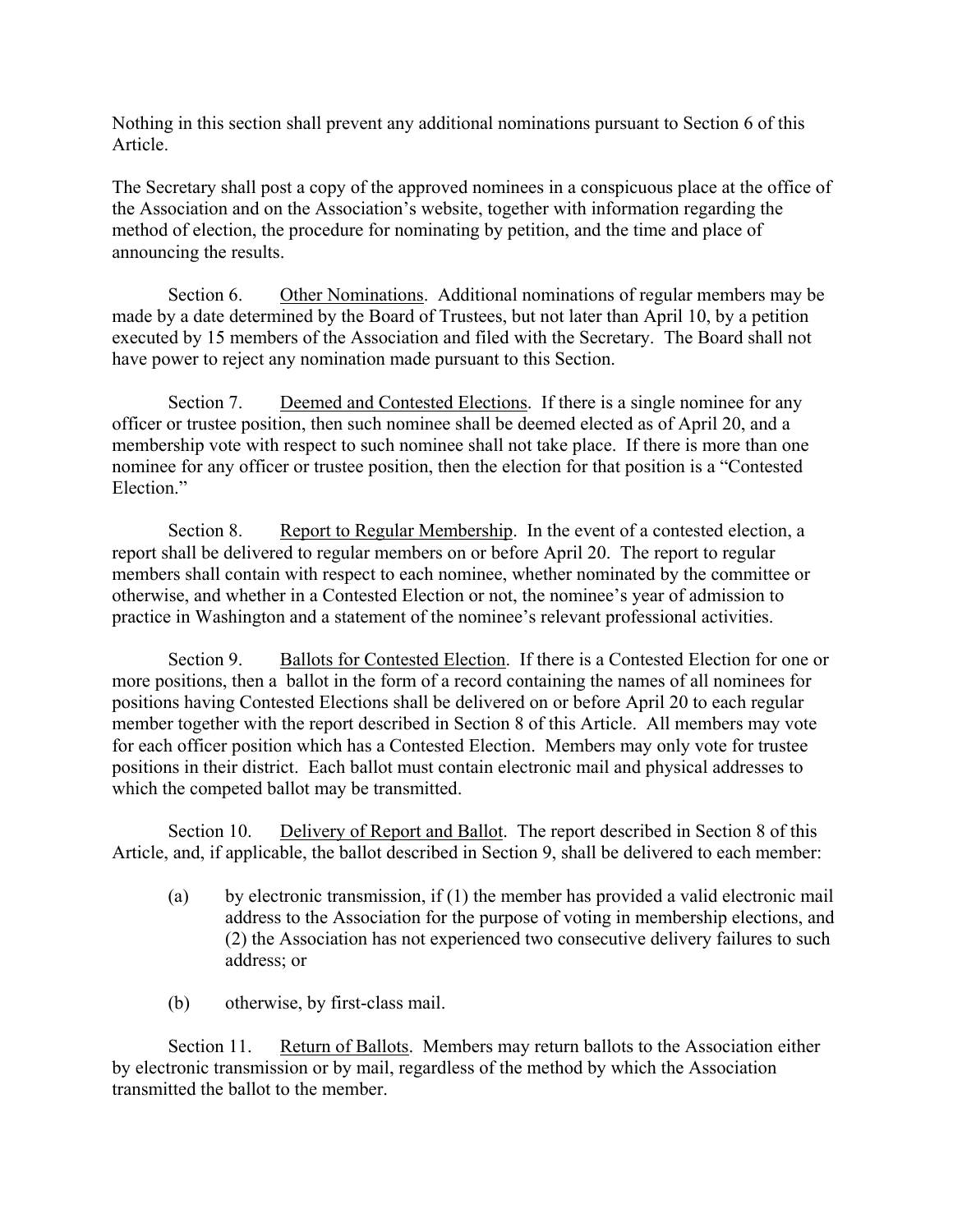Section 11.1. Electronic Return. To be valid, ballots returned by electronic transmission must include sufficient information to determine the identity of the member returning the ballot.

Section 11.2. Mail Return. Ballots returned by mail must be returned in an envelope marked "Ballot," which is signed by the member and includes the member's name and address. No ballot received after the start of the canvass of ballots shall be counted. Only ballots returned in accordance with ballot instructions shall be counted.

Section 12. Certification of Election. The President and Secretary shall canvass electronic and paper ballots at the office of the Association on the third business day in May. On completion of the canvass, the President and Secretary shall certify the results for immediate publication on the Association's website and in an Association publication.

# Section 13. Election Results.

 Section 13.1. Officers. If there are two candidates for one officer position, the candidate receiving the highest number of votes shall be declared elected. If there are more than two candidates for one officer position, a candidate receiving more than 50% of the total votes cast for that office shall be declared elected. If there are more than two candidates for one officer position and no candidate receives more than 50% of the total votes cast for that office, then the two candidates receiving the highest number of votes shall participate in a run-off election.

Section 13.2. Trustees. In the election of trustees, the candidate or candidates receiving the highest number of votes in each district shall be declared elected to the district's position or positions being filled by that election.

 Section 13.3. Tie Votes. In the election of both officers and trustees, in the event of a tie vote which precludes the completion of an election, those candidates with the same number of votes shall participate in a coin toss to determine the winner.

 Section 14. Business Days. If any date specified in this Article VI falls on a weekend or legal holiday, the next business day shall be substituted in lieu thereof.

# **ARTICLE VII. COMMITTEES, SECTIONS, AND YOUNG LAWYERS DIVISION**

Section 1. Committees.

Section 1.1 Designation and Appointment. The President may designate, appoint chairpersons and members to, and remove chairpersons and members of such standing committees, special committees and task forces ("Committees" herein) as may be deemed necessary by the Board of Trustees for the conduct of the affairs of the Association. Committees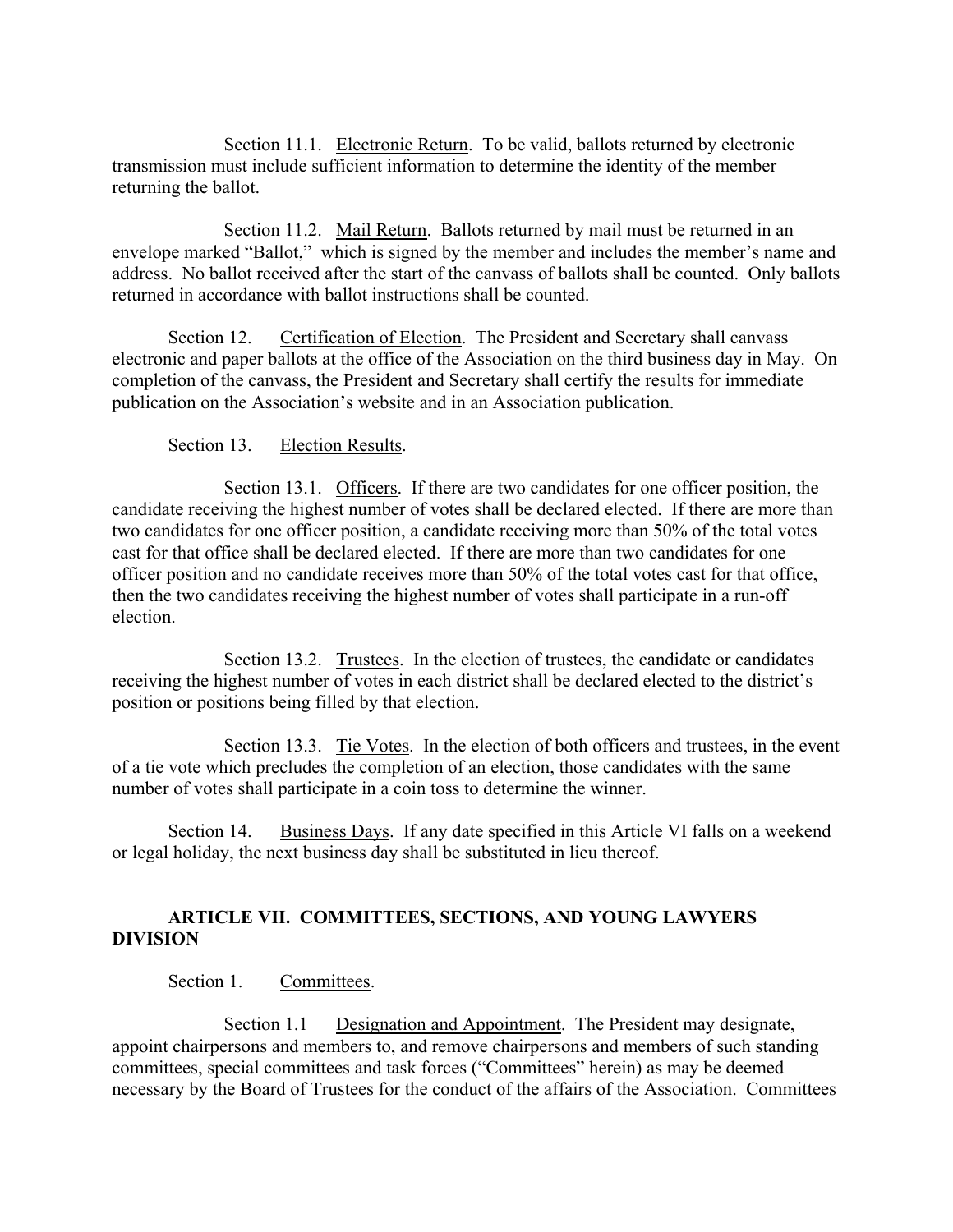shall function in accordance with the directions of the Board of Trustees. They shall perform such duties and provide such reports as and when required by the Board of Trustees.

Section 1.2. Delegation of Board Authority. The Board of Trustees may delegate authority to a committee by resolution. No committee, regardless of composition or method of appointment, shall have the authority to:

- (a) amend the Association's Articles of Incorporation;
- (b) amend, alter, or repeal these by-laws;
- (c) elect, appoint, or remove any Trustee or officer of the Association or member of a committee;
- (d) adopt a plan of merger or consolidation with another corporation;
- (e) adopt a plan of distribution or authorize the sale, lease, or exchange of substantially all of the Association's assets not in the normal course of business; or
- (f) authorize the voluntary dissolution of the Association or revoke proceedings therefor.

 Section 1.3. Executive Committee. The Association shall have an Executive Committee consisting of the President, both Vice Presidents, the Secretary, and the Treasurer. The President shall serve as the chair of the Executive Committee. The committee shall have such duties as assigned by the Board of Trustees.

 Section 2. Sections. The Board of Trustees may authorize the establishment or discontinuance of sections in order to accomplish the following purposes:

- (1) The self-education of the participating lawyers in areas of particular interest to the lawyer;
- (2) The increase in competence of the Bar as a whole;
- (3) The encouragement of interchange and sharing of knowledge and experience among members as a whole;
- (4) The improvement of the laws and administration of justice.

Subject to the ultimate authority of the Board of Trustees, each section may adopt rules for its management. The Board of Trustees may provide for and collect dues paid by members of the sections as a condition for membership.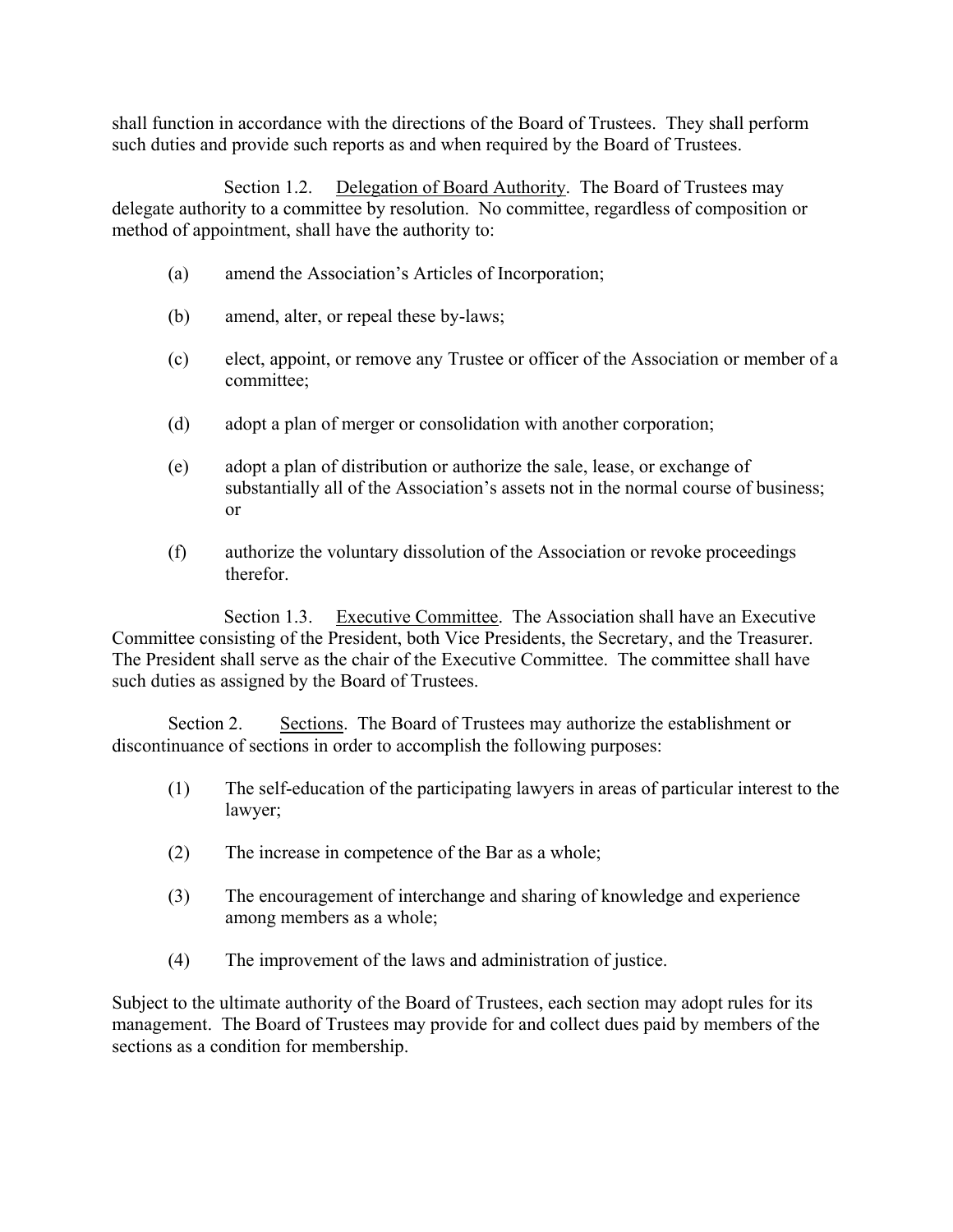Each section shall be conducted primarily as a study group, with authority to make recommendations within the areas of study undertaken. Implementation of recommendations shall require approval by the Board of Trustees.

Sections shall provide reports as and when required by the Board of Trustees.

 Section 3. Young Lawyers Division. A Young Lawyers Division ("YLD" herein) of the Association is established to serve those members of the Association who are under the age of 36 or who have been in practice for less than five years ("young lawyers" herein). The purposes of the YLD shall be to further the objectives of the Association, to stimulate the interest of young lawyers and law students in the activities of the Association, to conduct programs of interest and value to young lawyers and law students, to serve as an organization through which young lawyers and law students may work to solve problems related to law and the legal profession, to serve as spokespersons for young lawyers collectively to both the Association and the public, to deliver law-related services to the general public, including community education and information and referral services, with a primary focus on helping people who have traditionally been underserved by the legal profession, and to further such other purposes as may be mutually beneficial to the Division's members.

 The YLD shall adopt rules for its management, subject to the ultimate authority of the Board of Trustees. The YLD may provide for a membership fee to be paid by members of the Division as a condition for membership.

The YLD shall regularly provide reports of its activities to the Board of Trustees

 Section 4. Communications. No committee, section, or division of the Association may communicate a public position on any issue without approval by the Board of Trustees, unless authority to communicate public positions on certain matters has been granted by the board. If the Board of Trustees declines to approve or disapprove the position and has not granted authority to a section or division to communicate public positions on the Board's behalf, and unless the Board expressly directs otherwise, then the section or division may communicate the position as a position of the section or division but shall also include a prominent notice that the Association has declined to approve or disapprove, as the case may be, the position taken by the section or division.

#### **ARTICLE VIII. FISCAL YEAR, BUDGET, AND EXPENSES**

Section 1. Fiscal Year. The Board of Trustees may by resolution set or change the fiscal year of the Association.

Section 2. Budget - Generally. Except as provided in Article V, Section 8, the Board of Trustees shall have sole authority to approve the Association's budget for officer, committee, section, division or other expenses to be paid during each fiscal year.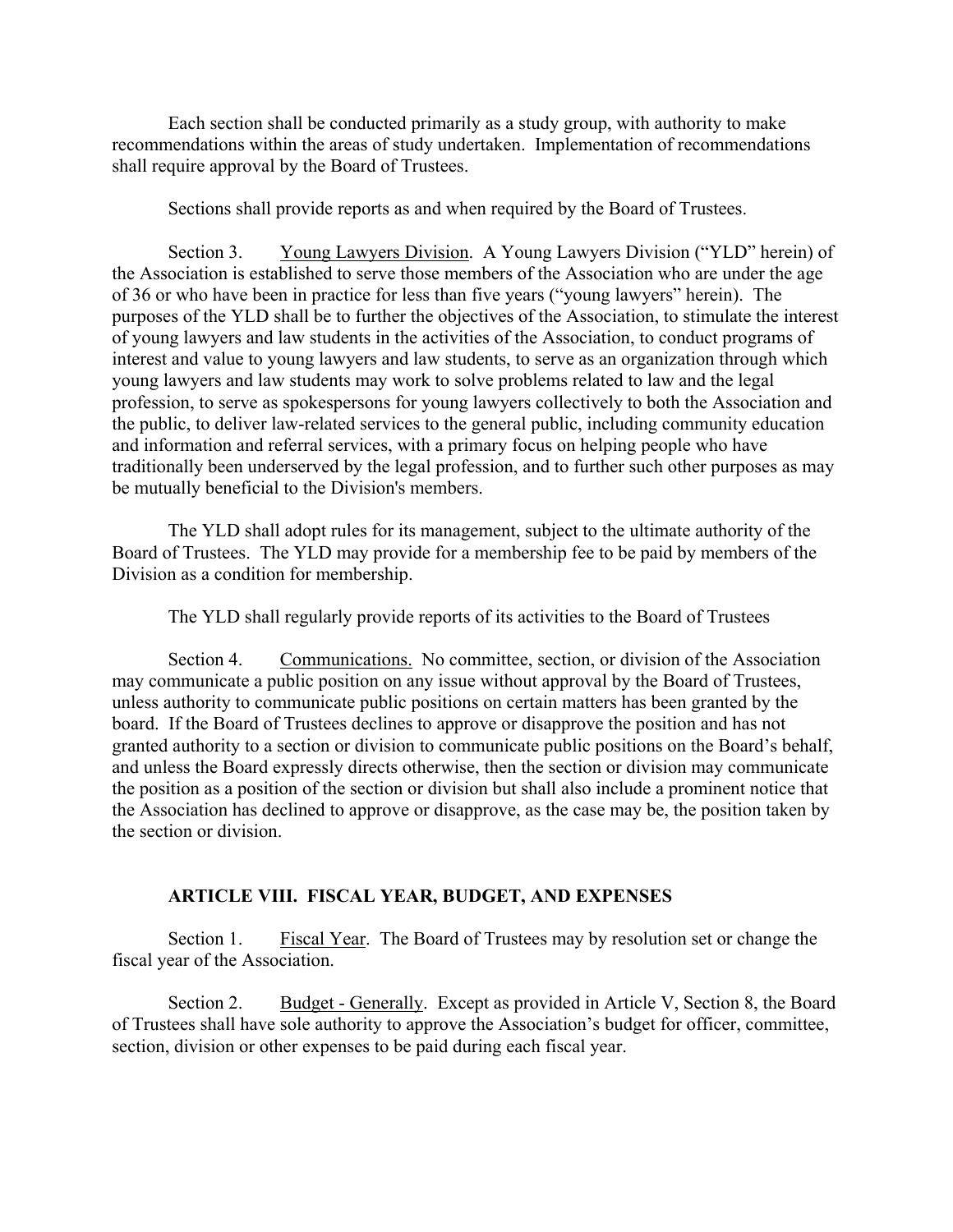Section 3. Appropriations Outside of Budget. The Association may not appropriate funds outside of the annual budget approved by the Board of Trustees unless ordered by the membership by a two-thirds vote of the members at a special meeting called for that purpose.

Section 4. Check Signing. The Board of Trustees may by resolution make provision for the signing and countersigning of checks and notes. Unless the resolution provides otherwise, checks and notes shall be signed by any two officers.

Section 5. Unauthorized Liabilities. Any liability incurred by any officer, division, section or committee of the Association in excess of the appropriation authorized by the Board of Trustees, or any other duly constituted governing body shall be the personal liability of the person or persons responsible for incurring or authorizing the same, to the maximum extent permitted under Washington state law. If multiple persons are responsible for such liability, they shall be jointly and severally liable.

## **ARTICLE IX. INDEMNIFICATION**

Section 1. Right to Indemnification. Each person who was or is made a party or is threatened to be made a party to or is involved (including, without limitation, as a witness) in any actual or threatened action, suit, or proceeding, whether civil, criminal, administrative, or investigative (a "proceeding"), by reason of the fact that he or she is or was a trustee or officer of the Association or, being or having been such a trustee or officer, he or she is or was serving at the request of the Association as a trustee, officer, employee, or agent or another corporation or of a partnership, joint venture, trust or other enterprise, including service with respect to employee benefit plans (an "indemnitee"), whether the basis of a proceeding is alleged action in an official capacity as a trustee, officer, employee or agent or in any other capacity while serving as a trustee, officer, employee or agent, shall be indemnified and held harmless by Association to the full extent permitted by applicable law, as the same exists or may hereafter be amended, against all expense, liability, and loss (including attorneys' fees, judgments, fines, ERISA excise taxes or penalties and amounts to be paid in settlement) actually and reasonably incurred or suffered by such indemnitee in connection therewith and such indemnification shall continue as to an indemnitee who has ceased to be trustee, officer, employee, or agent and shall inure to the benefit of the indemnitee's heirs, executors, and administrators; provided, however, no indemnification shall be provided to any such indemnitee if the corporation is prohibited by the provisions of the Washington Nonprofit Corporation Act or other applicable law as then in effect from paying such indemnification and provided, further, that except as provided in Section 2 of this Article IX with respect to proceedings seeking to enforce rights to indemnification, the Association shall indemnify such indemnitee in connection with a proceeding (or part thereof) initiated by such indemnitee only if a proceeding (or part hereof) was authorized by the Board of Trustees of the Association. The right to indemnification conferred in this Section 1 shall be a contract right and shall include the right to be paid by the Association the expenses incurred in defending any proceeding in advance of its final disposition (an "advancement of expenses"). Any advancement of expenses shall be made only upon delivery to the Association of an undertaking (an "undertaking"), by or on behalf of such indemnitee, to repay all amounts so advanced if it shall ultimately be determined by final judicial decision from which there is no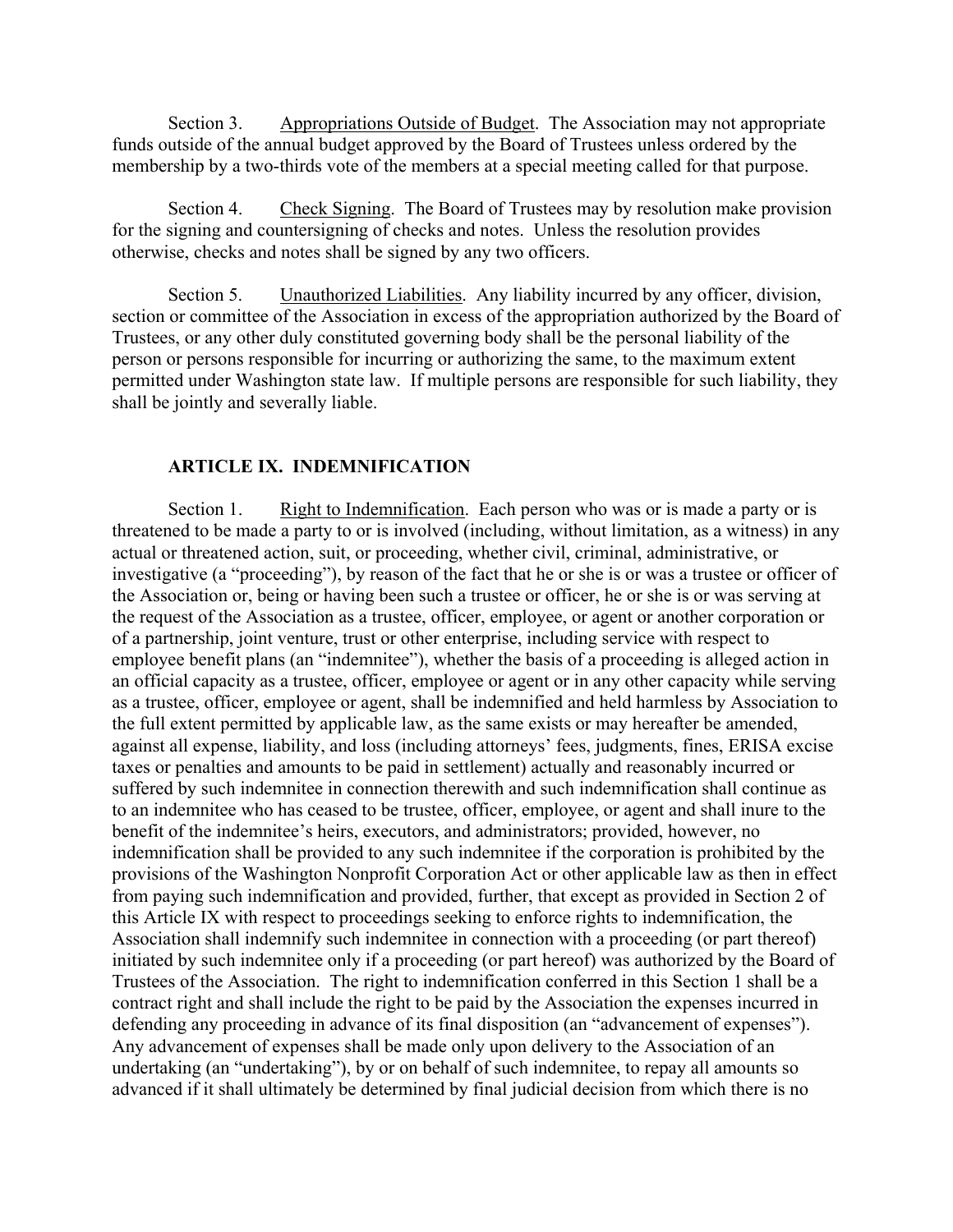further right to appeal, that such indemnitee is not entitled to be indemnified for such expenses under this Section 1 and (a) upon delivery to the corporation of a written affirmation (an "affirmation") by the indemnitee of his or her good faith belief that such indemnitee has met the standard of conduct necessary for indemnification by the Association pursuant to this Article IX or (b) upon such determination (a "determination") as may be permitted or required by the Washington Nonprofit Corporation Act or other applicable law.

Section 2. Right of Indemnitee to Bring Suit. If a claim under Section 1 of this Article IX is not paid in full by the Association within sixty days after a written claim has been received by the Association, except in the case of a claim for advancement of expenses, in which case the applicable period shall be twenty days, the indemnitee may at any time thereafter bring suit against the Association to recover the unpaid amount of the claim. To the extent the indemnitee is successful in whole or in part, the indemnitee shall be entitled to be paid also the expense of prosecuting or defending such suit. The indemnitee shall be presumed to be entitled to indemnification under this Article upon submission of a written claim (and, in an action brought to enforce a claim for an advancement of expenses, where the required undertaking has been tendered to the Association) and thereafter the Association shall have the burden of proof to overcome the presumption that the indemnitee is so entitled. Neither the failure of the Association (including its Board of Trustees, independent legal counsel, or its members) to have made a determination prior to the commencement of such suit that indemnification of the indemnitee is proper in the circumstances nor an actual determination by the Association (including the Board of Trustees, independent legal counsel, or the members) that the indemnitee is not entitled to indemnification shall be a defense to the action or create a presumption that the claimant is not so entitled.

 Section 3. Nonexclusivity of Rights. The right to indemnification and the payment of expenses incurred in defending a proceeding in advance of its final disposition conferred in this Article IX shall not be exclusive of any other right in which any person may have or hereafter acquire under any statute, provision of the Articles of Incorporation or Bylaws of the Association, general or specific action of the Board of Trustees or members or disinterested trustees, contract or otherwise.

 Section 4. Insurance, Contracts and Funding. The Association may maintain insurance, at its expense, to protect itself and any trustee, officer, employee, or agent of the corporation or another corporation, partnership, joint venture, trust, or other enterprise against any expense, liability, or loss, whether or not the Association would have power to indemnify such person against such expense, liability or loss under the Washington Nonprofit Corporation Act or other applicable law. The Association may enter into contracts with any trustee or officer of the Association in furtherance of the provisions of this Article IX and may create a trust fund, grant a security interest, or use other means (including, without limitation, a letter of credit) to ensure the payment of such amounts as may be necessary to effect indemnification as provided in this Article IX.

 Section 5. Indemnification of Employees and Agents of the Corporation. The Association may, by action of its Board of Trustees from time to time, provide indemnification and pay expenses in advance of the final disposition of a proceeding to employees and agents of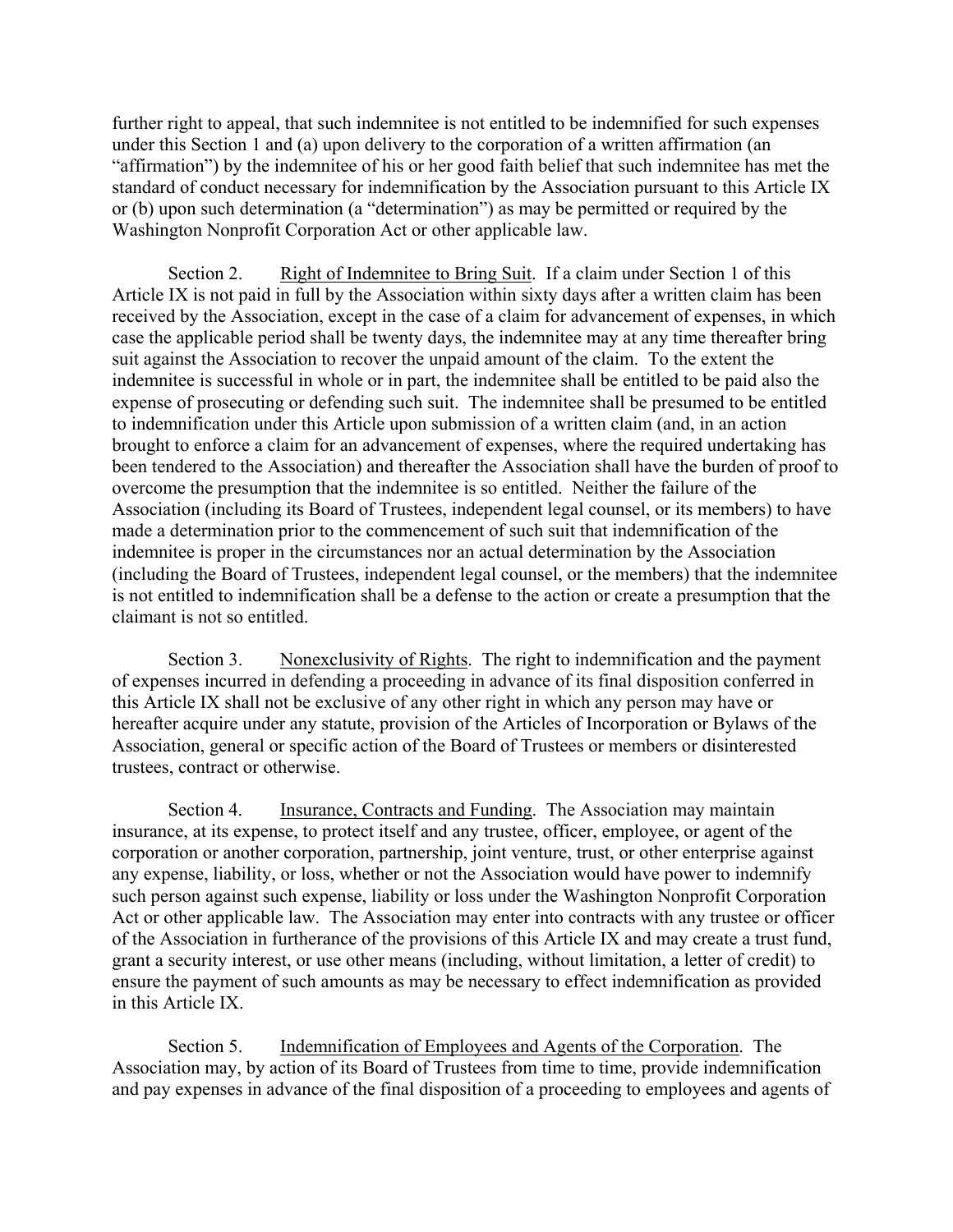the Association with the same scope and effect as the provisions of this Article with respect to the indemnification and advancement of expenses of trustees and officers of the corporation or pursuant to rights granted pursuant to, or provided by, the Washington Nonprofit Corporation Act or otherwise.

#### **ARTICLE X. AMERICAN BAR ASSOCIATION DELEGATE**

Section 1. Selection and Term. The King County Bar Association Delegate to the American Bar Association shall be a member in good standing of the Association and of the American Bar Association and shall be appointed by the Board of Trustees biennially in even numbered years to a term beginning with the adjournment of the next annual meeting of the American Bar Association following the appointment and continuing until the adjournment of the second annual meeting thereafter of said American Bar Association and until the delegate's successor shall be duly appointed and qualify. The delegate may be reappointed by the Board for one additional term. In the event of the resignation, disqualification or death of a delegate, the Board shall designate a successor to serve for the balance of the unexpired term.

### **ARTICLE XI. NOTICES, CONSENTS, DEMANDS OR WAIVERS**

 Except as may otherwise be required by law, any notice to any member or trustee, or any consent, demand or waiver may be delivered personally or by mail, fax or electronic transmission. If mailed, the notice, consent, demand or waiver shall be deemed to have been delivered when deposited in the United States mail, addressed to the addressee at his or her last known address in the records of the Association, postage prepaid. If pursuant to RCW 24.03.009, a member or trustee has consented to receipt of notice by electronic transmission, any notice to that member or trustee may be delivered by electronic transmission. A notice, consent, demand or waiver provided in an electronic transmission is effective when it: (a) is electronically transmitted to an address, location, or system designated by the recipient for that purpose, and is made pursuant to the consent provided by the recipient; or (b) has been posted on an electronic network and a separate record of the posting has been delivered to the recipient together with comprehensible instructions regarding how to obtain access to the posting on the electronic network.

#### **ARTICLE XII. AMENDMENTS**

These Bylaws may be amended at the annual or any special meeting of the Association at which a quorum of the membership is present in person or by proxy, but only by a vote of two-thirds of those present in person or by proxy, and provided that ten (10) days' notice of the amendment shall first have been given to the membership in the Bar Bulletin of the Association or by any other manner or by any other means permitted under the Act. If such notice is given to the membership in the Bar Bulletin, it shall set forth the proposed amendment(s). In addition, the notice of the meeting, along with the proposed amendment(s), shall be posted on the Association's website and shall be sent to the members by electronic transmission in accordance with Article XI of these Bylaws.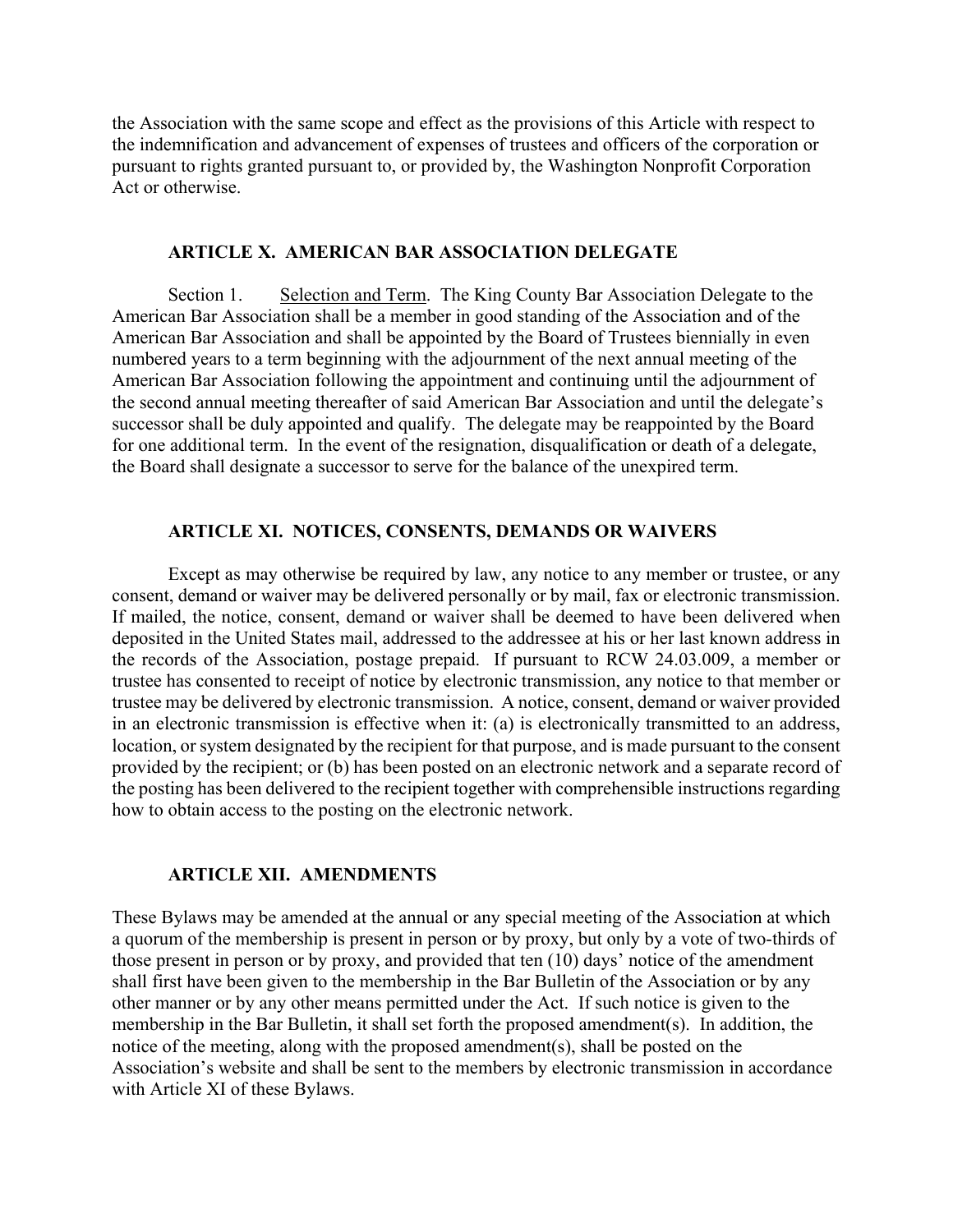# **ARTICLE XIII. ENACTMENT**

These amended Bylaws shall be effective immediately following their approval by the membership of the Association, at a meeting of the Association, said meeting to be held and said vote to be taken in accordance with the requirements of the existing Bylaws with regard to effecting amendments to the Bylaws.

Amendments adopted by the Board of Trustees on March 9, 1988. Amendments adopted by the Membership on April 14, 1988. Amendments adopted by the Membership on July 24, 1990 Amendments adopted by the Membership on March 22, 1993 Amendments adopted by the Membership on June 24, 1999. Amendments adopted by the Membership on June 26, 2003. Amendments adopted by the Membership on March 6, 2008. Amendments adopted by the Membership on October 18, 2011. Amendments adopted by the Membership on May 5, 2016.